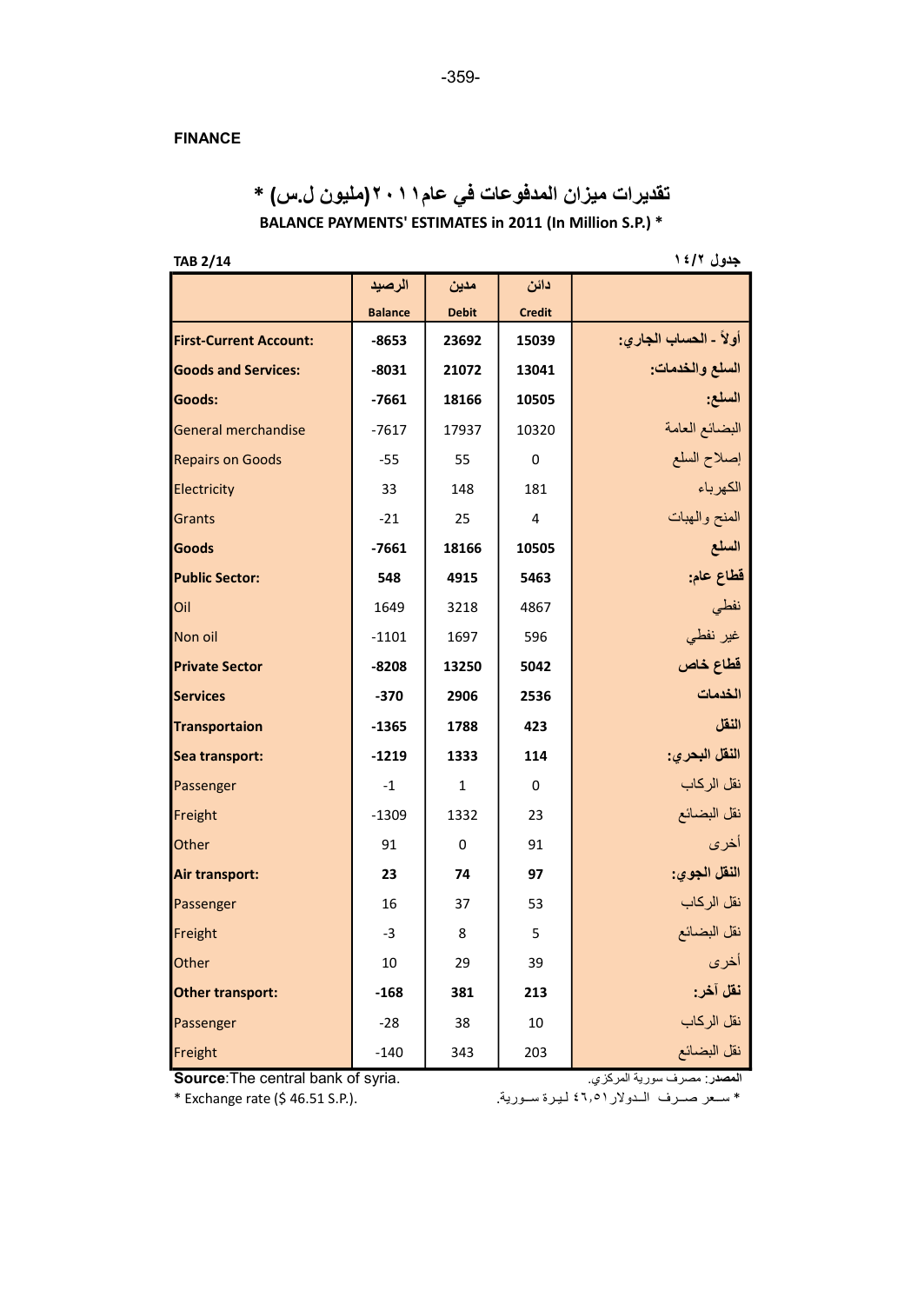## تقديرات ميزان المدفوعات في عام٢٠١١ (مليون ل.س) BALANCE PAYMENTS' ESTIMATES in 2011 (In Million S.P.)

جدول ١٤/٢ (رتابع) (13/14(Cont'd)

الماليـة

|                                              | الرصيد         | مدين           | دائن          |                                       |
|----------------------------------------------|----------------|----------------|---------------|---------------------------------------|
|                                              | <b>Balance</b> | <b>Debit</b>   | <b>Credit</b> |                                       |
| <b>Travel</b>                                | 979            | 774            | 1753          | السفر                                 |
| <b>Telecommunication services</b>            | 76             | 14             | 90            | خدمات اتصالات                         |
| <b>Construction services</b>                 | $\Omega$       | $\Omega$       | 0             | خدمات التشييد                         |
| <b>Insurance services</b>                    | $-115$         | 115            | 0             | خدمات التأمين                         |
| <b>Financial services</b>                    | 29             | 53             | 82            | خدمات مالية                           |
| <b>Computer and information services</b>     | $-2$           | 5              | 3             | خدمات الحاسب الألي والمعلومات         |
| Royalties and license fees                   | $-16$          | 17             | $\mathbf{1}$  | رسوم الإمتياز والتراخيص               |
| <b>Other business services</b>               | 10             | 24             | 34            | خدمات أعمال متفرقة                    |
| Personal, cultural and recreational services | 12             | 21             | 33            | خدمات ثقافية وترفيهية                 |
| Government services(Not included elsewhere)  | 16             | 87             | 103           | خدمات حكومية(غير مدرجة في أماكن أخرى) |
| Other                                        | 8              | $\overline{7}$ | 15            | الخرى                                 |
| Income:                                      | $-1842$        | 2216           | 374           | الدخل:                                |
| <b>Compensation of employees</b>             | 185            | 51             | 236           | تعويضات العاملين                      |
| <b>Investment income</b>                     | $-2027$        | 2165           | 138           | دخل الإستثمار                         |
| <b>Direct investment</b>                     | $-2081$        | 2081           | $\Omega$      | الإستثمار المباشر                     |
| Dividends and distributed                    | $-2081$        | 2081           | $\Omega$      | الأرباح الموزعة                       |
| Income on debt (interest)                    | 55             | 83             | 138           | الدخل من الدين (الفوائد)              |
| <b>Current transfers:</b>                    | 1219           | 405            | 1624          | التحويلات الجارية:                    |
| General government                           | 13             | 12             | 25            | الحكومة العامة                        |
| Other sectors                                | 1206           | 393            | 1599          | القطاعات الأخرى                       |
| Workers' remittances                         | 1189           | 386            | 1575          | تحويلات العاملين                      |
| Other transfers                              | 17             | $\overline{7}$ | 24            | تحويلات أخرى                          |